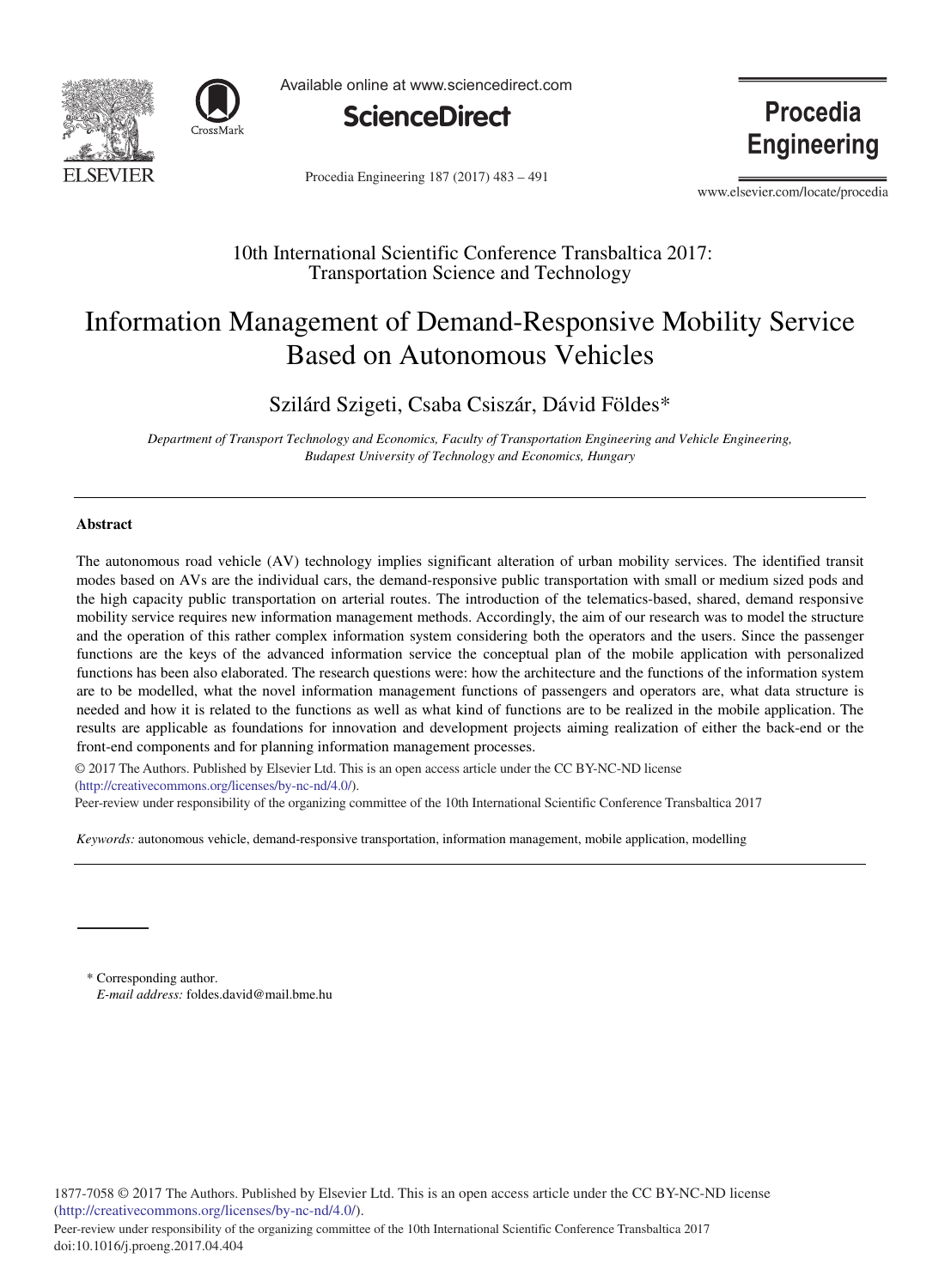#### **1. Introduction**

Nowadays focus of the mobility developments is laid on the technological and the infocommunication solutions. Emerging of autonomous road vehicles (AVs) alters the entire mobility system. Consequently, transportation modes should be more and more integrated as well as both the passenger handling functions and the operational management processes should be altered. A new, telematics-based, shared, demand-responsive transportation mode (TS-DRT) based on small or medium sized pods (AVs) turns up, which merges several currently available modes (e.g. taxi, car-sharing, ride-sharing, ride-sourcing, chauffeur service) [1–3]. The role of mobile applications is much more significant in case of this new service as this tool is the main connective medium between the passengers and the mobility service. Information acquiring, ordering, seat reservation, payment, complaining, etc. are managed via mobile application. The society barriers towards the completely new technology are diminished by the application. Therefore, one of the key elements of future autonomous passenger mobility is the development of personalized mobile applications in accordance with the back-end information system.

In this paper, we focused on the information management issues of TS-DRT. The remainder of the paper is structured as follows. States of the art is summarized in Section 2. In Section 3, the system architecture of autonomous mobility service and the aiding information system has been revealed. The functions and operational method of the system have been elaborated in Section 4. In Section 5, we have analyzed advanced information applications of current transportation modes having similarities with TS-DRT. Based on the analysis results, we have determined the concept of the mobile application for the autonomous mobility service. The paper is completed by the concluding remarks, including also potential future research directions.

#### **2. State of the art**

AVs can be employed beside TS-DRT as individual cars or for high capacity public transportation purposes on arterial routes. The individual cars are used for the most flexible travel purposes. The traditional public transportation (e.g. bus) is used in case of large volume of passengers. In this field the employment of AVs is slightly delayed. These mobility service types are to be integrated in a seamless way to realize efficient urban mobility. Two types of TS-DRTs spread: door-to-door and feeder. The new service not only takes over the role of current DRT (e.g. transporting people being disabled, or people living in less densely populated areas [4, 5]), but takes over the role of other transportation modes. Several existing autonomous small capacity pod services were introduced for demonstration purposes in a borderless EU trial project (CityMobil2). Passenger reactions to the driverless vehicle concept were positive, however, reactions at the regulatory levels were less enthusiastic [6].

Several studies collected information about opinion and expectations towards autonomous passenger services by questionnaire survey. Automation is, on average, not necessarily perceived as valuable, if the travel time and fare of the automated services are the same as those of a conventional bus. There is a relatively higher preference for autonomous service when this is implemented within a major facility (e.g. university campus) [7]. The intention of using AVs was partially explained by attitudes and contextual acceptability. The higher the driving-related sensation-seeking, the more drivers intended to use them [8]. Travelers' attitudes regarding 'sustainability of automated vehicles' is the most important attitudinal factor for using the AVs [9]. Higher-income, tech-savvy males in denser settings are more interested in autonomous services [3]. Service attributes (cost, travel and waiting time) may be critical determinants of the use of AVs. Current car-sharing users are more likely to use AVs with dynamic ride-sharing. Car drivers are more likely to choose the option shared AV without ride-sharing [10].

During our research, in order to reveal the potential expectations towards autonomous mobility services a survey was performed. However, in this study we highlighted only some relevant results regarding information management, especially mobile applications. The most important features are the fast reservation process and the provision of dynamic information (e.g. vehicle position, occupancy). Real-time information generally is one of the most required feature in case of mobile applications [11]. The personalization opportunities are also an important feature, however, providing feedback or rating the service are rather neutral. We examined the general expectations of an autonomous passenger mobility services. It can be stated that the expectation towards mobility is a fast, flexible and cost-effective service. Autonomous TS-DRT services can meet these expectations. Although, the respondents expect door-to-door services it cannot be the most effective form because of road capacity limitations.